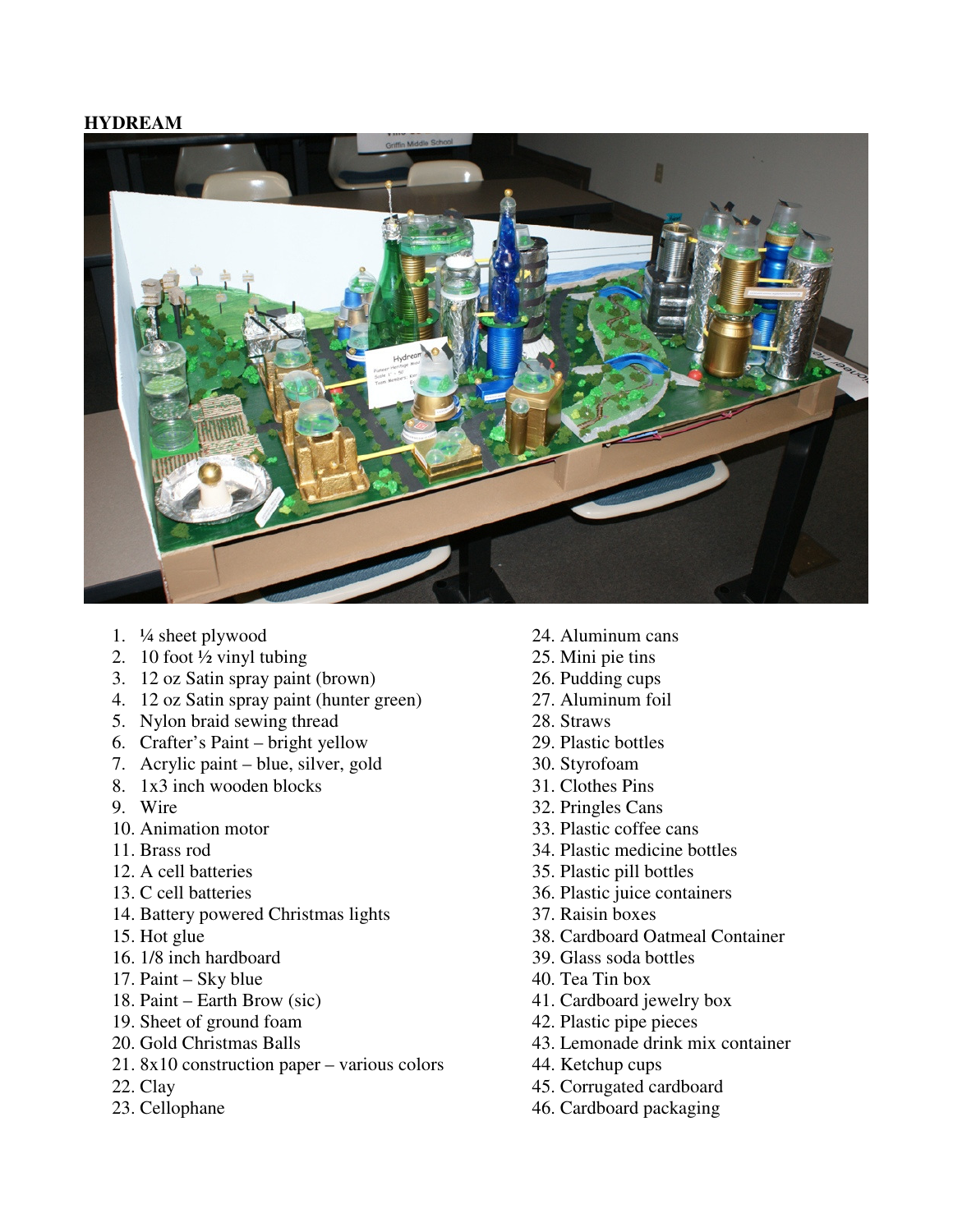- 47. Small plastic balls
- 48. Cardboard food boxes
- 49. Small gauge wire
- 50. Plastic balls
- 51. Margarine container
- 52. Plastic packing material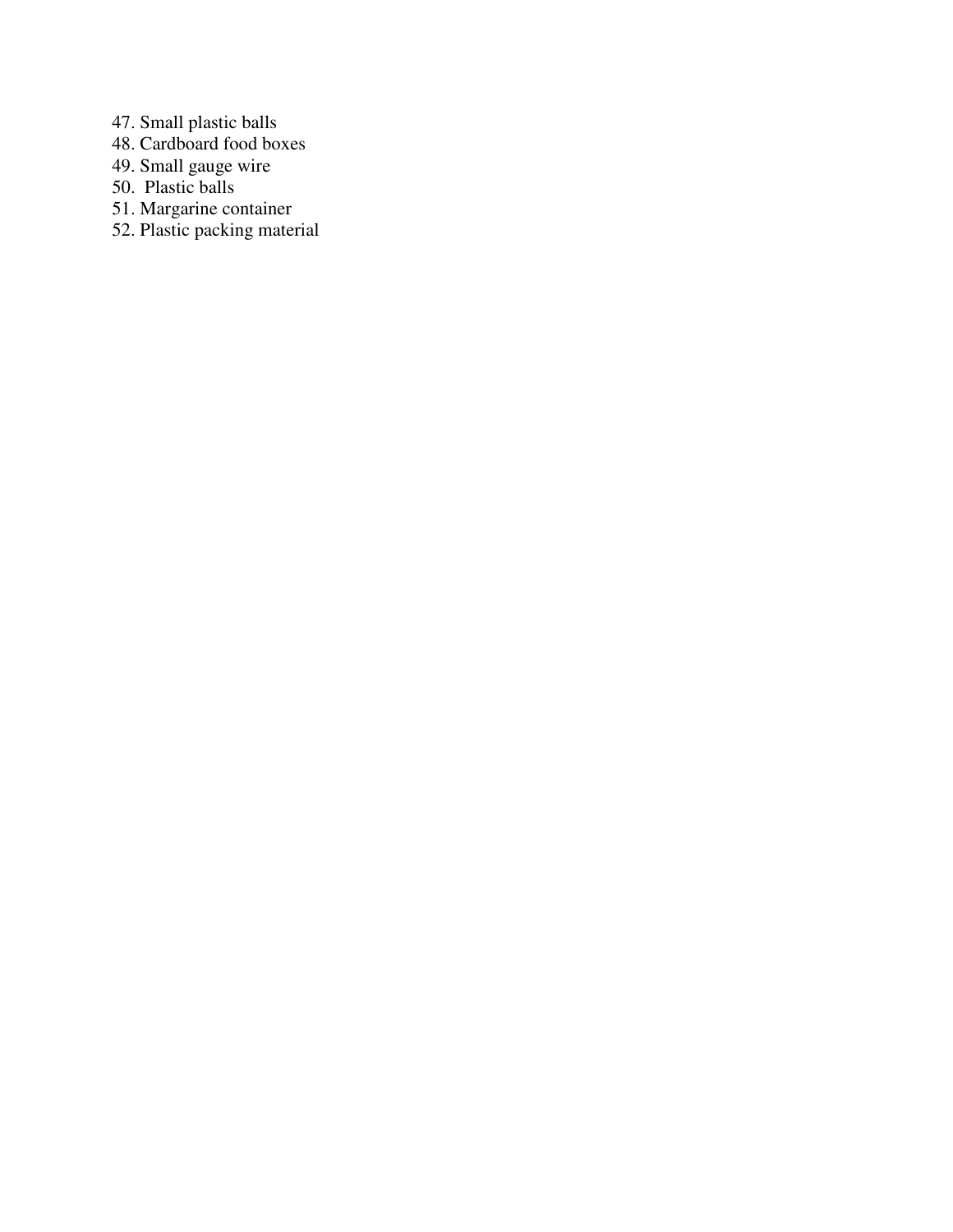## **BRIGHTWATER**



- 1. Plywood
- 2. Chrome spray paint
- 3. American Accents Sparkle stone graygreen spray paint
- 4. 2 ½" diameter clear plastic globe bottles
- 5. Mexican Clay
- 6. 20x30 foam core board
- 7. Mirror poster board
- 8. Brown craft paper
- 9. UFO Ball (makes noise & lights)
- 10. Empty food boxes
- 11. Yogurt cups
- 12. One Croissant Bakery tray lid
- 13. One Cheesecake Bakery tray lid
- 14. Rocks
- 15. Dried grass and greenery
- 16. Broken plumbing fitting
- 17. Used faucet water filter
- 18. Pizza Box lid
- 19. Drinking mug box
- 20. Picture frame box
- 21. Men's underwear elastic
- 22. Small medicine dispenser cup
- 23. Laminated iridescent scrap paper
- 24. Toothpicks
- 25. Aluminum foil
- 26. Cork tile
- 27. Construction debris (plastic & metal parts)
- 28. Lego wheels and car pieces
- 29. Burned out light bulb
- 30. Colored cardstock
- 31. Scrapbook paper
- 32. Glue sticks
- 33. Electrical Tape
- 34. White glue
- 35. Spray paint
- 36. Various colors of acrylic paint
- 37. Inkjet printouts of signage and clip art
- 38. Cordial cherry chocolate trays
- 39. Gray plastic round pieces
- 40. Die-cut rainbow letters
- 41. Windup flashlight